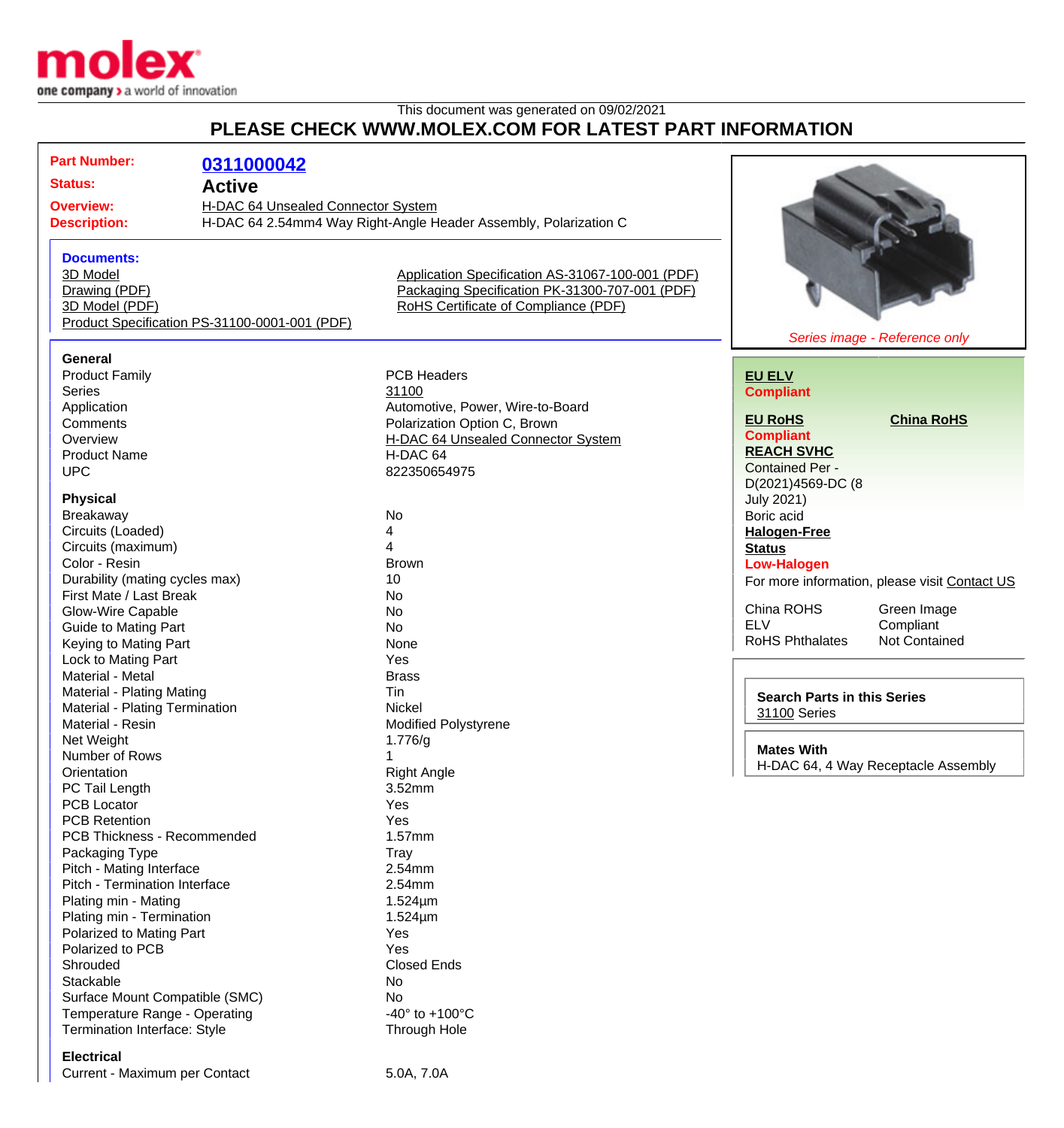| Voltage - Maximum                                                                                                                                                             | 500V DC                       |  |  |  |
|-------------------------------------------------------------------------------------------------------------------------------------------------------------------------------|-------------------------------|--|--|--|
| Solder Process Data<br>Duration at Max. Process Temperature (seconds)<br>Lead-freeProcess Capability<br>Max. Cycles at Max. Process Temperature<br>Process Temperature max. C | 040<br>SMC&WAVE<br>003<br>260 |  |  |  |
| <b>Material Info</b>                                                                                                                                                          |                               |  |  |  |
| <b>Reference - Drawing Numbers</b>                                                                                                                                            |                               |  |  |  |

| Application Specification    | AS-31067-100-001  |
|------------------------------|-------------------|
| Packaging Specification      | PK-31300-707-001  |
| <b>Product Specification</b> | PS-31100-0001-001 |
| Sales Drawing                | SD-31197-003-001  |

## This document was generated on 09/02/2021 **PLEASE CHECK WWW.MOLEX.COM FOR LATEST PART INFORMATION**